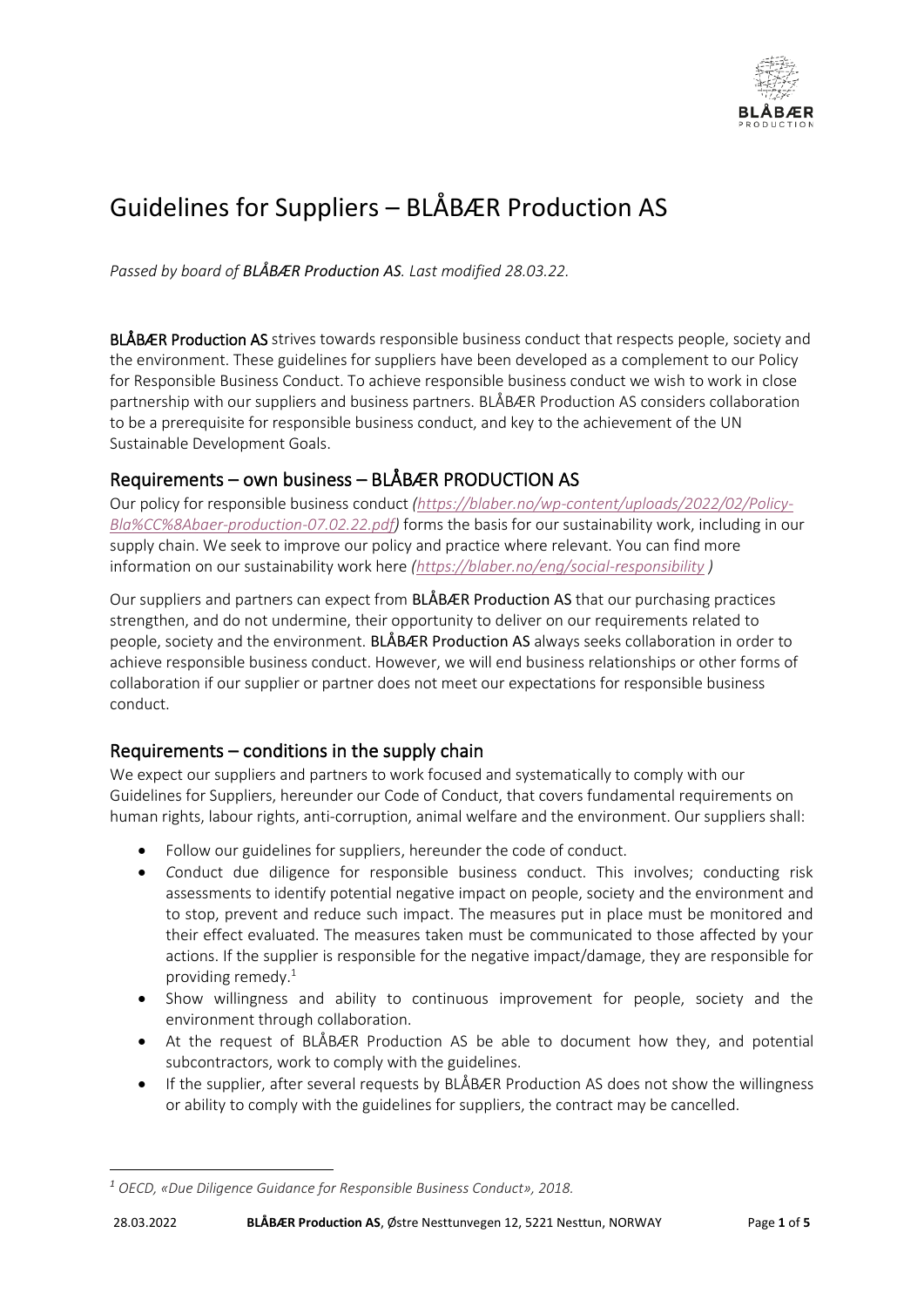

- Have a system in place to manage complaints related to human rights, labour rights, the environment and corruption.
- Avoid trading with partners that have activities in countries where a trade boycott is imposed by the UN and/or Norwegian Government authorities.

# Expected follow-up and guidance by BLÅBÆR Production AS

At the request of BLÅBÆR Production AS the supplier must be able to document how they, and any potential subcontractors, work to comply with the Guidelines for Suppliers. This may be done through follow-up meetings and/or mapping of conditions in the supply chain. Should BLÅBÆR Production AS request an assessment of subcontractors' compliance with the Guidelines, the supplier is required to provide the name and contact details of subcontractors.

# Principles for responsible business conduct (Code of Conduct)

These principles for responsible business conduct are based on UN and ILO conventions and provide minimum, not maximum standards. The relevant legal framework at the place of production shall be respected. Where national laws and regulations address the same subjects as these guidelines, the most stringent shall apply.

#### 1. Forced and compulsory labour (ILO Conventions Nos. 29 and 105)

1.1. There shall be no forced, bonded or involuntary prison labour.

1.2. Workers shall not be required to lodge deposits or identity papers with their employer and shall be free to leave their employer after reasonable notice.

# 2. Freedom of Association and the Right to Collective Bargaining (ILO Conventions Nos. 87, 98, 135 and 154)

2.1. Workers, without distinction, shall have the right to join or form trade unions of their own choosing and to bargain collectively. The employer shall not interfere with, obstruct, the formation of unions or collective bargaining.

2.2 Workers' representatives shall not be discriminated and shall have access to carry out their representative functions in the workplace.

2.3 Where the right to freedom of association and/or collective bargaining is restricted under law, the employer shall facilitate, and not hinder, the development of alternative forms of independent and free workers representation and negotiations.

# 3. Child Labour (UN Convention on the Rights of the Child, ILO Conventions Nos. 138, 182 and 79, and ILO Recommendation No. 146)

3.1. The minimum age for workers shall not be less than 15 and comply with the national minimum age for employment, or; the age of completion of compulsory education, whichever of these is higher.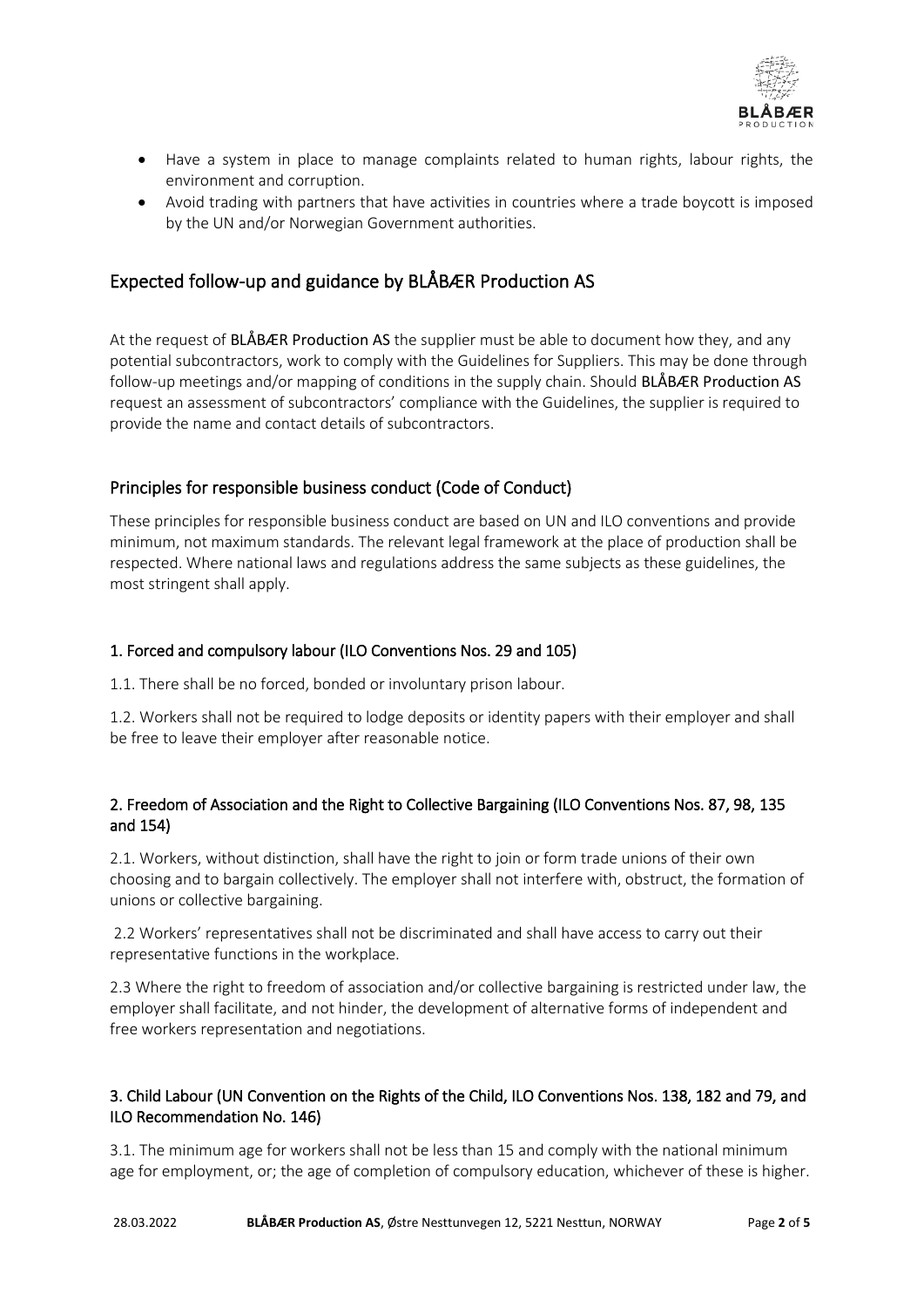

If local minimum is set at 14 years in accordance with developing country exceptions under ILO Convention 138, this lower age may apply.

3.3. There shall be no recruitment of child labour defined as any work performed by a child younger than the age(s) specified above.

3.4. No person under the age of 18 shall be engaged in labour that is hazardous to their health, safety or morals, including night work.

3.5. Policies and procedures for remediation of child labour prohibited by ILO conventions no. 138 and 182, shall be established, documented, and communicated to personnel and other interested parties. Adequate support shall be provided to enable such children to attend and complete compulsory education.

# 4. Discrimination (ILO Conventions Nos. 100 and 111 and the UN Convention on Discrimination Against Women)

4.1. There shall be no discrimination at the workplace in hiring, compensation, access to training, promotion, termination or retirement based on ethnic background, caste, religion, age, disability, gender, marital status, sexual orientation, union membership or political affiliation.

4.2. Measures shall be established to protect workers from sexually intrusive, threatening, insulting or exploitative behaviour, and from discrimination or termination of employment on unjustifiable grounds, e.g. marriage, pregnancy, parenthood or HIV status.

# 5. Harsh or Inhumane Treatment (UN Covenant on Civil and Political Rights, Art. 7)

5.1. Physical abuse or punishment, or threats of physical abuse, sexual or other harassment and verbal abuse, as well as other forms of intimidation, is prohibited.

# 6. Health and Safety (ILO Convention No. 155 and ILO Recommendation No. 164)

6.1. The working environment shall be safe and hygienic, bearing in mind the prevailing knowledge of the industry and of any specific hazards. Hazardous chemicals and other substances shall be carefully managed. Adequate steps shall be taken to prevent accidents and injury to health arising out of, associated with, or occurring in, the course of work, by minimising, so far as is reasonably practicable, the causes of hazards inherent in the working environment.

6.2. Workers shall receive regular and documented health and safety training, and such training shall be repeated for new or reassigned workers.

6.3. Access to clean toilet facilities and to potable water, and, if appropriate, sanitary facilities for food storage shall be provided.

6.4. Accommodation, where provided, shall be clean, safe and adequately ventilated, and shall have access to clean toilet facilities and potable water.

# 7. Wages (ILO Convention No. 131)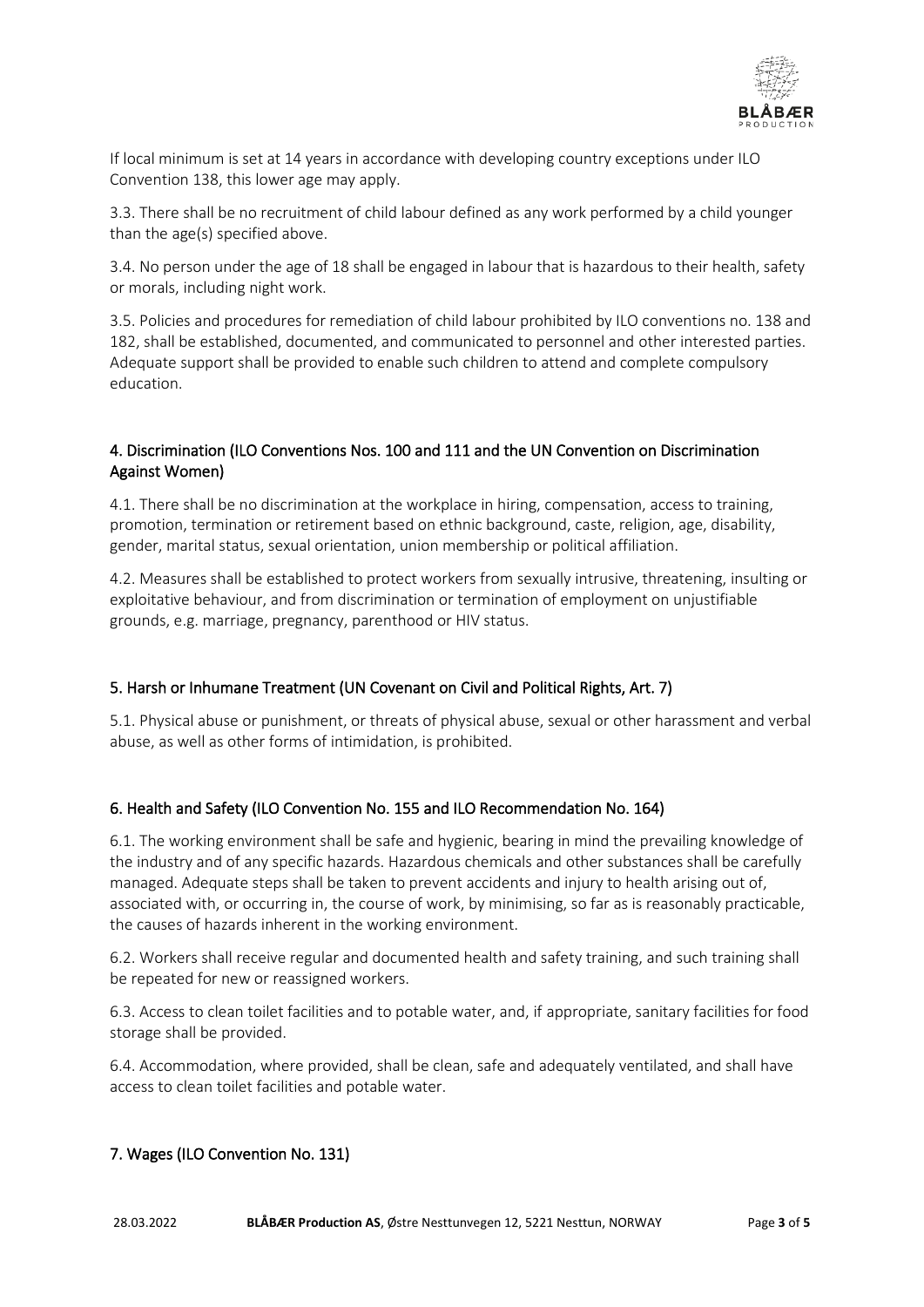

7.1. Wages and benefits paid for a standard working week shall as minimum meet national legal standards or industry benchmark standards, whichever is higher. Wages should always be enough to meet basic needs, including some discretionary income.

7.2. All workers shall be provided with a written and comprehensible contract outlining their wage conditions and method of payments before entering employment.

7.3. Deductions from wages as a disciplinary measure shall not be permitted.

# 8. Working Hours (ILO Convention No. 1 and 14)

8.1. Working hours shall comply with national laws and benchmark industry standards, and not more than prevailing international standards. Weekly working hours should not on a regular basis be more than 48 hours.

8.2. Workers shall be provided with at least one day off for every 7 day period

8.3. Overtime shall be limited and voluntary. Recommended maximum overtime is 12 hours per week, i.e. that the total working week including overtime shall not exceed 60 hours. Exceptions to this are accepted when regulated by a collective bargaining agreement.

8.4. Workers shall always receive overtime pay for all hours worked over and above the normal working hours (see 8.1 above), minimum in accordance with relevant legislation.

#### 9. Regular Employment (ILO Convention No. 95, 158, 175, 177 and 181)

9.1. Obligations to employees under international conventions, national law and regulations concerning regular employment shall not be avoided through the use of short term contracting (such as contract labour, casual labour or day labour), sub-contractors or other labour relationships.

9.2. All workers are entitled to a contract of employment in a language they understand.

9.3. The duration and content of apprenticeship programmes shall be clearly defined.

#### 10. Marginalized Populations (UN Covenant on Civil and Political Rights, art. 1 and 2)

10.1. Production and the use of natural resources shall not contribute to the destruction and/or degradation of the resources and income base for marginalized populations, such as in claiming large land areas, use of water or other natural resources on which these populations are dependent.

#### 11. Environment

11.1. Negative impact on the environment shall be reduced throughout the value chain. In line with the precautionary principle, measures shall be taken to continuously minimize greenhouse gas emissions and local pollution, the use of harmful chemicals, pesticides, and to ensure sustainable resource extraction and management of water, oceans, forest and land, and the conservation of biodiversity.

11.2. National and international environmental legislation and regulations shall be respected and relevant discharge permits obtained.